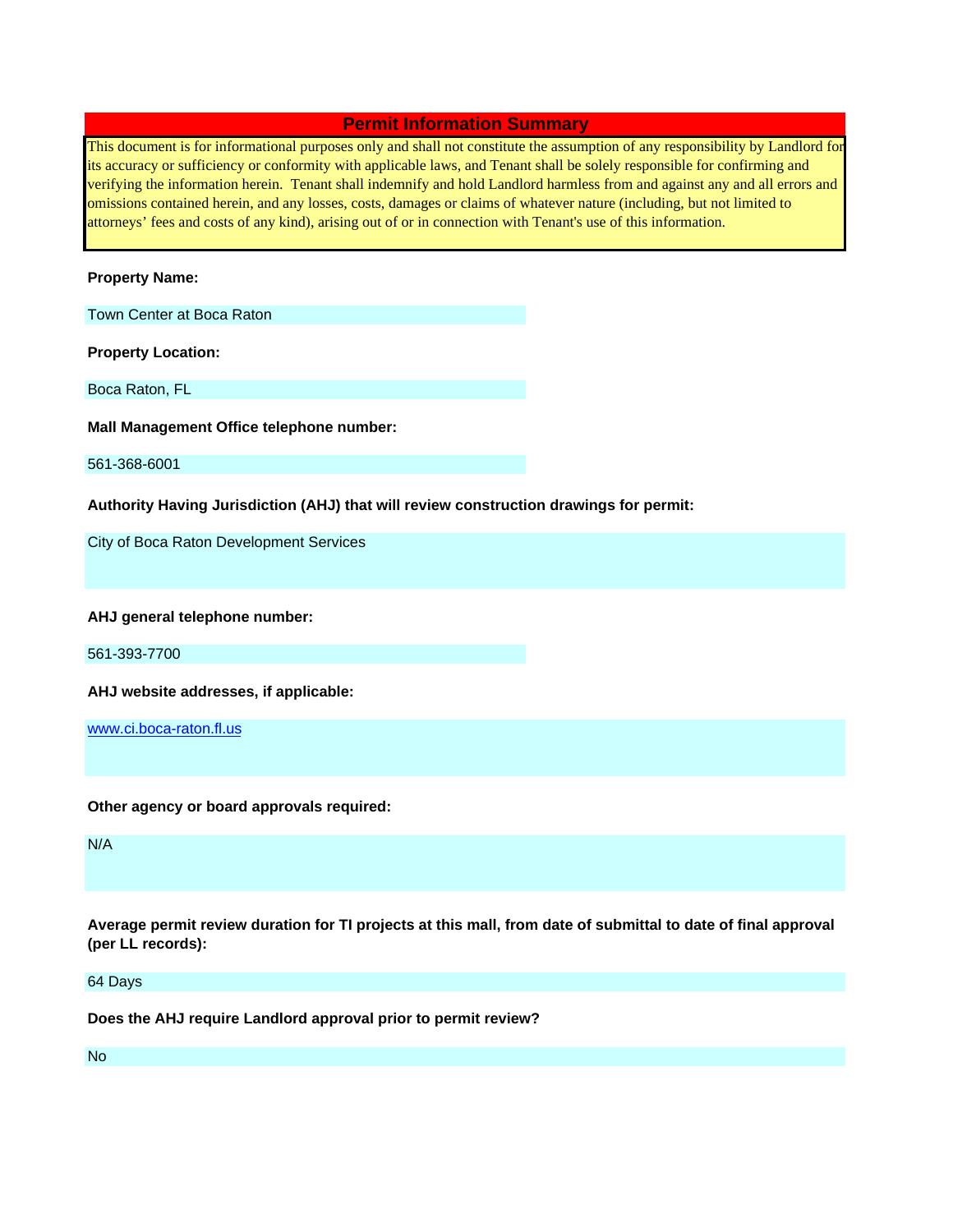**Number of drawing sets required by the AHJ for permit review submittal:**

2 Full size sets

**Are drawings required to be signed and sealed?:**

Yes, both

**Permit fee information:**

Available on website

**Special forms or other special requirements needed for permit review:**

Available on website

**Special General Contractor requirements needed for permit review:**

N/A

**Change of Contractor information:**

Submit Change of Contractor request form

**The AHJ requires the following separate application forms for the various permit review disciplines, as part of permit submittal:**

| Building:<br>None |  |  |
|-------------------|--|--|
|                   |  |  |
| HVAC:<br>None     |  |  |
|                   |  |  |
| Plumbing:<br>None |  |  |
|                   |  |  |
| Gas:<br>None      |  |  |
|                   |  |  |